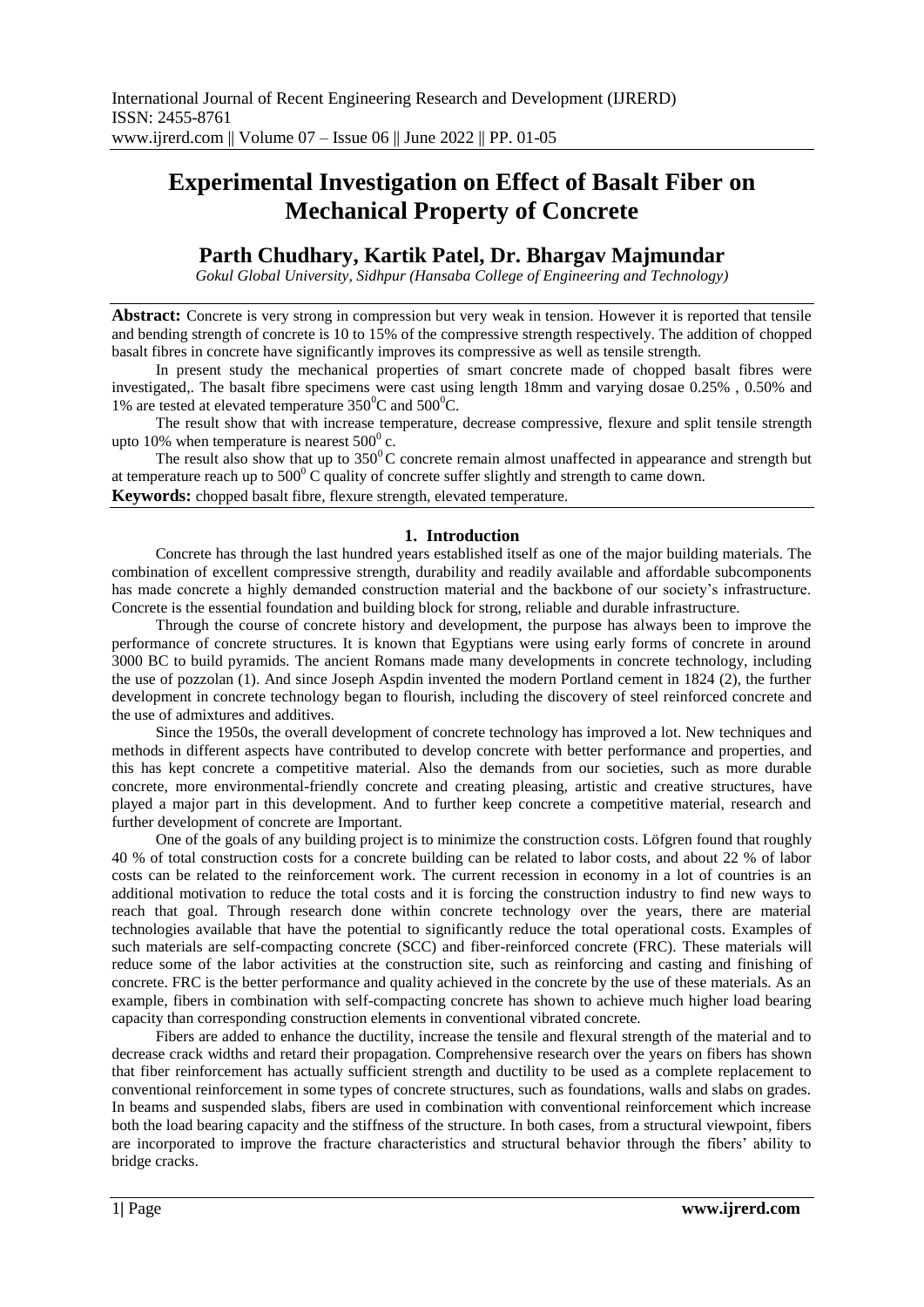www.ijrerd.com || Volume 07 – Issue 06 || June 2022 || PP. 01-13

In recent years, the technology has reached a level which makes it possible for fibers to completely replace conventional steel reinforcement in load carrying structures if the fibers are oriented and distributed as expected. However, for now, a more comprehensive study and research in this field is necessary to develop an all-round pure fiber-reinforced concrete which can be applied in load carrying structures. This will also help develop standardized guidelines for fiber-reinforced composites

### **2. Experimental Programme**

An extensive experimental Programme involving the various processes of material testing, mix proportioning, mixing, casting and curing of test specimens were done. The forthcoming sections elaborate the various physical and chemical properties of each material separately.

#### **A. Materials Used**

The material used in the preparation of concrete mixes includes cement, fine aggregates, coarse aggregates, basalt chopped fibres and admixtures. Each material was tested &its physical properties are described below.

**1. Cement:** Ordinary Portland cement of 43 grade were used, conforming to recommendations stated in IS 4031(1999). OPC manufactured from ultratech cement plant was used throughout the experimental work. The physical properties of OPC are tabulated in Table 1.

**2. Fine Aggregate:** Locally available Jhansi sand was used as fine aggregate. The test procedures as mentioned in IS-383(1970) were followed to determine the physical properties of fine aggregate.

**3. Coarse Aggregate:** Two single sized stone grit ranging from 20 mm to 4.75 mm and 40 mm to 4.75 mm (12.5mm and 20mm sizes) were used in respective proportions in concrete mixes. The aggregates were tested in accordance to IS-2386 (Part I, III & IV).

**4. Basalt Fibre:** Basalt chopped fibre golden brown color was used in the concrete mixes. The density of the fibre is 2.75 kg/m3 and is available in the length of 6 mm to 20mm. The specifications of these fibres are presented in Table 1.1 and Table 1.2

**5. Admixtures:** In order to make the concrete mixes workable Conplast SP 430 G admixture was used. The addition of fibres reduces the workability; therefore in order to make it use for practical purposes admixtures in appropriate quantity was added to the mix.

**6. Water:** As per recommendation of IS: 456 (2000), the water to be used for mixing and curing of concrete should be free from deleterious materials. Therefore potable water was used in the present study in all operations demanding control over water quality.

| Table1.1 (physical property) | Table 1.2(chemical property) |                                |       |  |  |
|------------------------------|------------------------------|--------------------------------|-------|--|--|
| <b>Property</b>              | <b>Value</b>                 | Oxide                          | value |  |  |
|                              |                              |                                |       |  |  |
| Tensile strength             | 3.84 Gpa                     | Si <sub>o2</sub>               | 69.51 |  |  |
| Elastic modulus              | 89 Gpa                       | Al2O3                          | 14.18 |  |  |
| Elongation at break          | 3.15 %                       | Fe <sub>2</sub> O <sub>3</sub> | 3.92  |  |  |
| Density                      | $2.7$ g/cm $3$               | CaO                            | 5.62  |  |  |
|                              |                              | MgO                            | 2.14  |  |  |
|                              |                              | K2O                            | 1.04  |  |  |
|                              |                              | <b>NA2O3</b>                   | 2.74  |  |  |

## **3. Test Proggrame**

#### **A. Compressive Strength**

The cube specimen was placed in the machineof 2000kN capacity. The load was applied at arate of approximately 140 kg/sq.cm/min until the resistance of the specimen to the increasing loadcan be sustained, was shown in Figure 1. The test results are presented in Table 3 for different elevated temperature.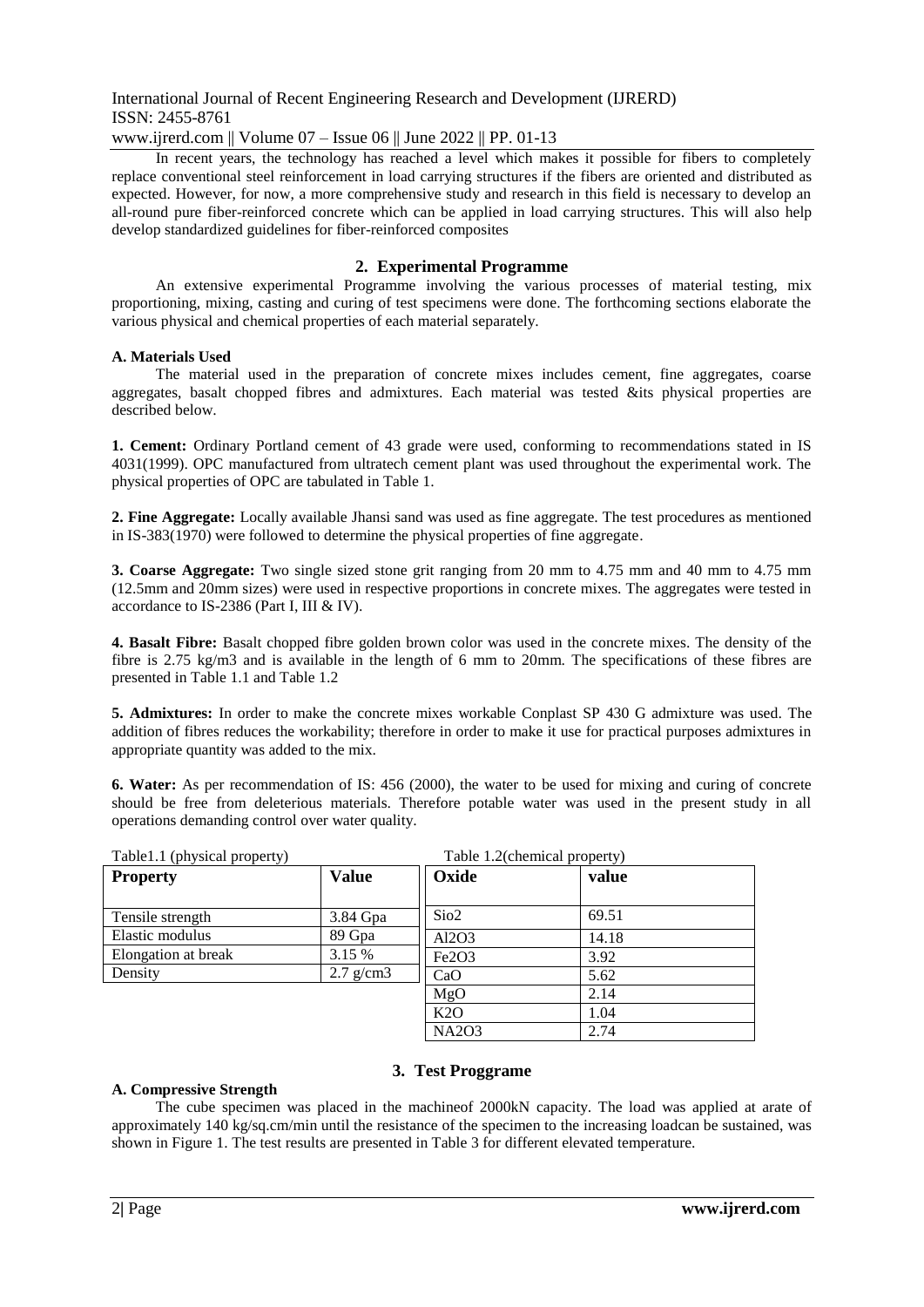

www.ijrerd.com || Volume 07 – Issue 06 || June 2022 || PP. 01-13

#### **B. Flexural Strength:**

The specimen was placed in the machine in sucha manner that the load was applied to the uppermost surface as cast in the mould, along two lines spaced 13.33cm apart. The axis of thespecimen was carefully aligned with the axis ofthe loading device. The load was appliedthrough two similar steel rollers, 38mm indiameter, mounted at the third points of thesupporting span that is spaced at 13.33cm centre to centre. The load was applied without shock and increasing continuously at a rate of 180kg/min until the specimen filed..The failure pattern has beenpresented in Figure 2. The test results are presented in Table 3 & 4 for different elevated temperature  $350^{\circ}$ C and  $500^{\circ}$ C.



#### **C. Splitting Tensile Strength:**

The cylinder specimen was placed horizontally in the centering with packing skip (woodenstrip*)/*or loading pieces carefully positioned along the top and bottom of the plane of loading of the specimen. The load was applied without shock and increased continuously at a nominal rate within the range 1.2 N/mm2/min to 2.4 N/mm2/min until failure the specimen. The maximum load applied was recorded at failure. Appearance of concrete and unused features in the type of failure was also observed are shown in Figure 3.The test results are presented in Table 3 and 4 for different elevated temperature  $350^{\circ}$ C And  $500^{\circ}$ C.

| Volume by % | Compressive strength (Mpa) |         |         | Split         | tensile | Flexural strength(MPA) |
|-------------|----------------------------|---------|---------|---------------|---------|------------------------|
|             |                            |         |         | strength(Mpa) |         |                        |
| Mix         | davs                       | 14 davs | 28 days | 28 days       |         | 28 days                |
| 0%          | 29.5                       | 32.34   | 38.7    | 3.66          |         | 4.28                   |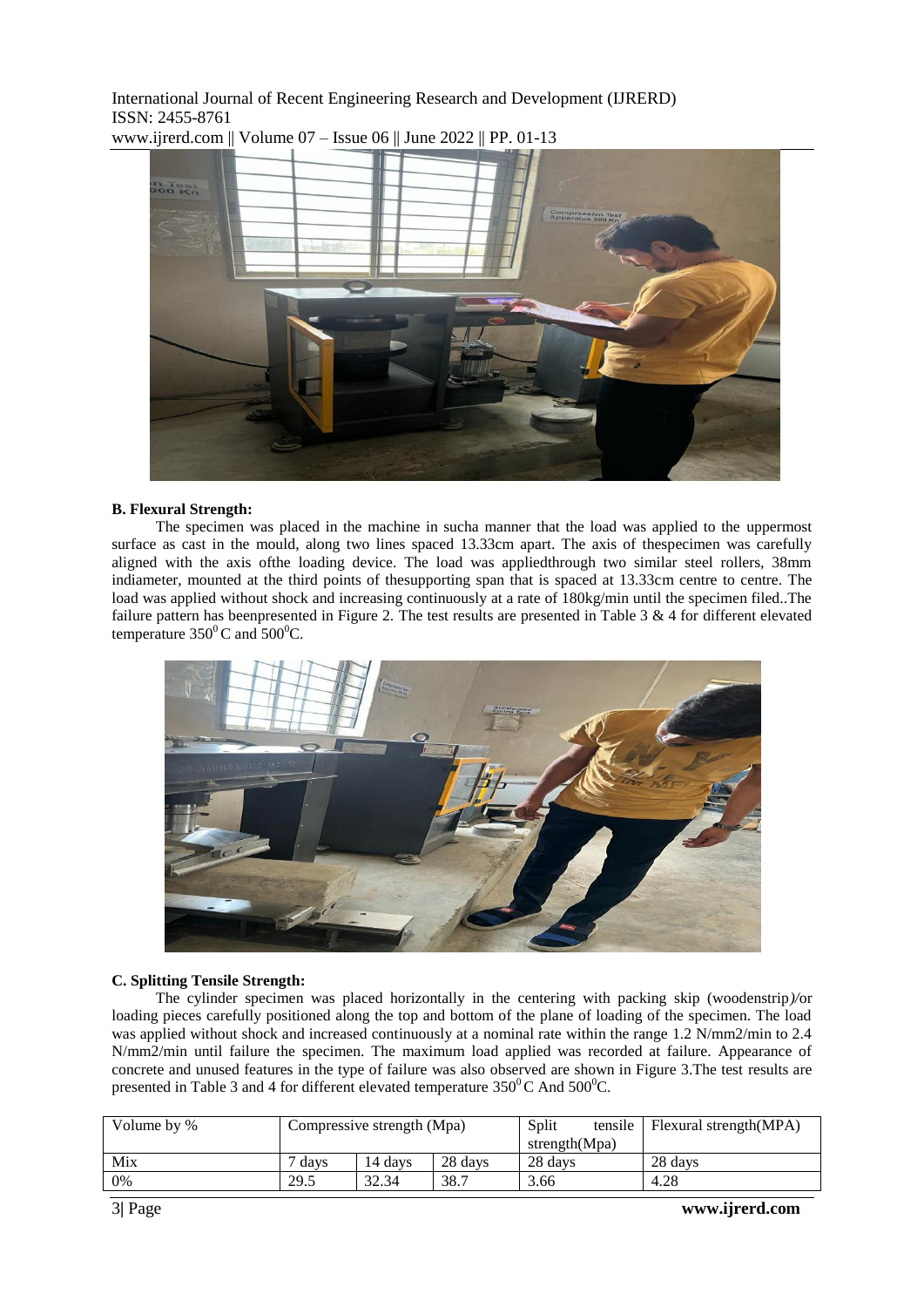| 0.25%                  | 33.08                            | 38.53                     | 44.5                | 4.58            | 5.28                     |
|------------------------|----------------------------------|---------------------------|---------------------|-----------------|--------------------------|
| 0.50%                  | 1 <sub>7</sub><br>34.17          | $\cap \subset$<br>$-41.2$ | - - - - - - -       | 5.67            | 5.39                     |
| 1%                     | 31.46                            | 34.70                     | 39.28               | $\Omega$<br>ا ت | 4.65                     |
| $\sim$<br><b>m</b> 1.1 | $^{\bullet}$ 1<br>$\blacksquare$ | 1 <sub>0</sub>            | 0.1100<br>$\cdot$ 1 |                 | $2.50\sigma$<br>$\cdots$ |

Table 3: Compressive, split tensile and flexural strength of M40 Grade of concrete with Temperature 350<sup>0</sup> C

| Volume by % | Compressive strength (Mpa) |         | Split   | tensile        | Flexural strength (MPA) |         |
|-------------|----------------------------|---------|---------|----------------|-------------------------|---------|
|             |                            |         |         | strength (Mpa) |                         |         |
| Mix         | davs                       | 14 davs | 28 days | 28 days        |                         | 28 days |
| 0%          | 26.25                      | 28.45   | 33.67   | 3.49           |                         | 4.37    |
| 0.25%       | 36.98                      | 31.92   | 36.34   | 3.64           |                         | 4.92    |
| 0.50%       | 34.3                       | 40.42   | 50.08   | 5.21           |                         | 5.13    |
| 1%          | 31.46                      | 34.27   | 39.11   | 4.21           |                         | 3.80    |

Table 4: Compressive, split tensile and flexural strength of M40 Grade of concrete with Temperature  $500^{\circ}$ C

#### **Effect of percentage of fibers on compressive strength of concrete**

www.ijrerd.com || Volume 07 – Issue 06 || June 2022 || PP. 01-13

The result shows that the compressive strength of concrete mixes increases with the addition of fibers. Inclusion of 0.25% of basalt fibres to concrete mix increases the strength to 4.78% & 7.69% for 7 & 28 days. Similarly a higher increase in strength was observed for 1%addition of fibers by weight of cement i.e 46% increase in strength was obtained for  $7 \& 28$  days respectively. This shows that as we go for higher increases in percentage of fibers the strength increases rapidly. Fig. 5 and 6 clearly shows the increase in strength for different percentage of basalt fibres in concrete.



Figure 5 compressive strength upto  $500^{\circ}$ C Temperature